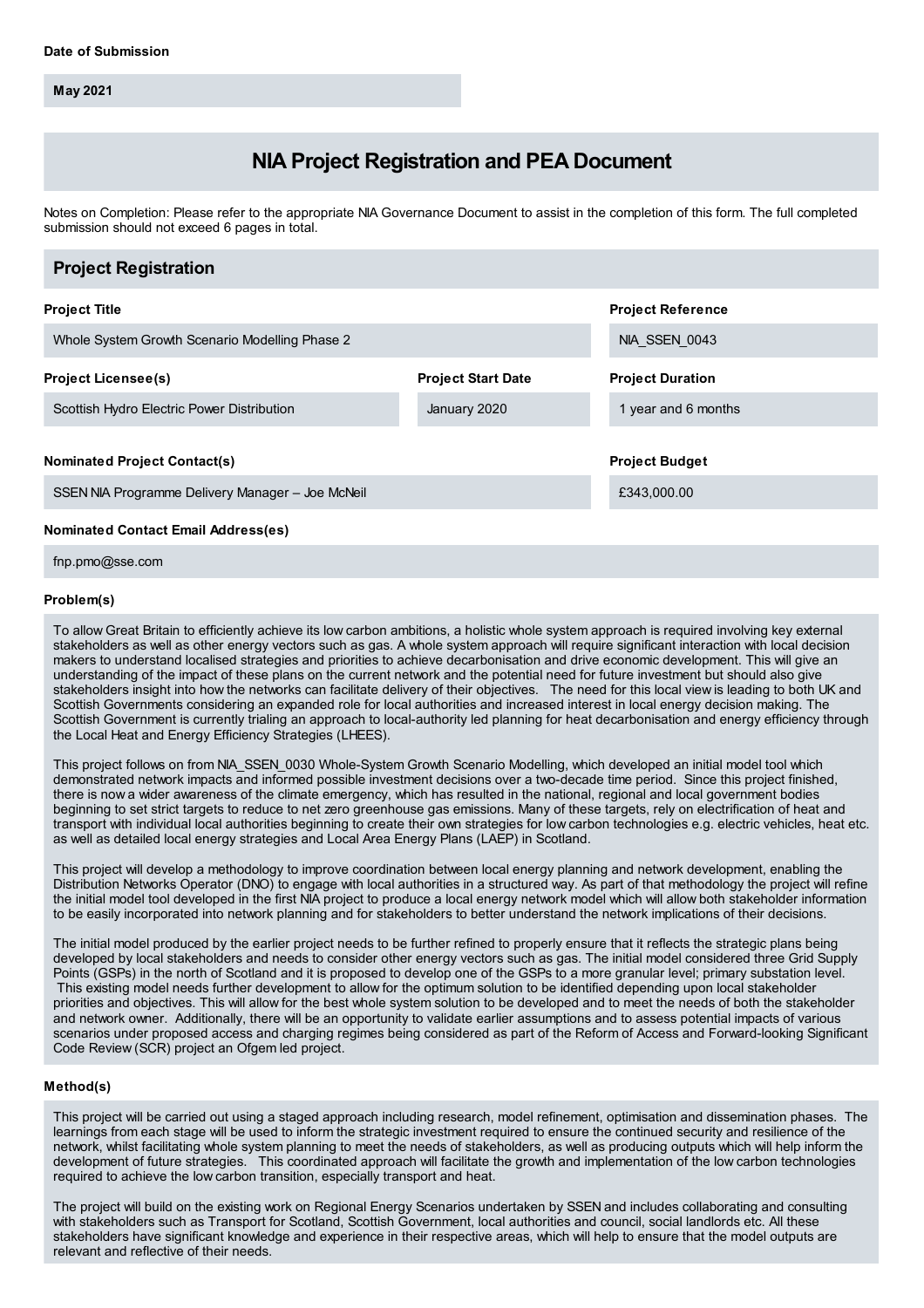The method will follow the stages outlined below:

## Stage 1 – Research

Initially, understand what new requirements and expectations will be placed on local authorities in terms of low carbon technology planning and strategies. This will inform and validate what outputs are required to both inform and reflect the economic planning needs of local authority users within the model that will be refined in Stage 2.

This stage will research and collate projected EV uptake, future projects for both transport and heat as well as the local strategies (LHEES) and Local Area Energy Plans (LAEP) to understand changes in demand. This will help to develop a range of future scenarios for a local area.

Engagement sessions will be held with Scotland Gas Networks (SGN) to understand data availability for gas elements within the model and to validate data used in the initial version of the model (produced by the previous project).

This will also include a review of current thinking from ongoing industry initiatives such as Open Networks and previous projects such as Green City Vision to avoid duplication. The project will also ensure it aligns and coordinates with other whole system projects which are underway, albeit with a different geography and focus.

## Stage 2 – Model Enhancement

This stage will look to simplify and refine the model produced in the first project to provide more granularity of the impact that low carbon technologies will have on the distribution network. The enhancements to the model will also reflect the new economic and sustainable targets, requirements for local strategies and refined gas network data developed in Stage 1. The project will also utilise the outputs from the Regional Energy Scenarios already published by SSEN as part of DSO preparations.

Where possible, the model enhancements will incorporate access rights and charging options being developed in the SCR process (if available) – this will help users to understand potential ongoing implications of their actions.

## Stage 3 – Optimisation

Based on the various scenarios and using the enhanced model developed in Stage 2, the model will look to optimise outputs based on local priorities. This will include identification of key parameters to be tracked to allow calibration of the model outputs. This will include the regional energy scenarios produced by SSEN and Future Energy Scenarios to identify future load growth and low carbon technology uptake.

Using the outputs identified in stage 1, this stage will look to validate the findings and outputs in an environment of accelerated EV uptake etc.

#### Stage 4 – Stakeholder Engagement and Dissemination

The final stage will deliver training and support to stakeholders to help them with the development of sustainable transport, development and housing policies. This will include how to utilise the tool, assessing it's use and updating and maintaining key components. This project would look to inform business as usual outputs for whole system planning to meet the needs of network licensees and local stakeholders as well as recommendations for GB. The learning will be disseminated to local and national stakeholders as well as network licensees.

## **Scope**

The scope of the project is to carry out whole system planning and modelling to a more granular level (11kv distribution network) to understand the impact of low carbon technologies and local authorities' strategies. The project will inform whole system methodology and will capture benefits for GB as a whole, from both a network planning and local stakeholders' perspective.

## **Objectives(s)**

1 Enhance a model tool to incorporate new governmental targets for economic and sustainable action plans and provide greater granularity by incorporating the 11kv network.

2 Understand the possible patterns of change associated with the Scottish Government 2045 climate change targets (Note: the UK target is 2050) in the distribution networks served by a single Grid Supply Point in an area of accelerated EV growth. Develop optimum solutions to meet whole system needs.

3 Validate and calibrate inputs for whole system planning with existing or planned requirements/expectations for the Local Authorities to avoid unnecessary extra work in producing local energy plans/strategies.

4 Develop a methodology and framework that allows the two-way transfer of knowledge and understanding between network operators and those that make investment decisions in the areas served by the network, to facilitate efficient whole system planning.

#### **Success Criteria**

If the project delivers the anticipated learning to GB stakeholders, then it is deemed successful.

## **Technology Readiness Level at Start**

**Technology Readiness Level at Completion**

TRL 6

TRL 7

## **Project Partners and External Funding**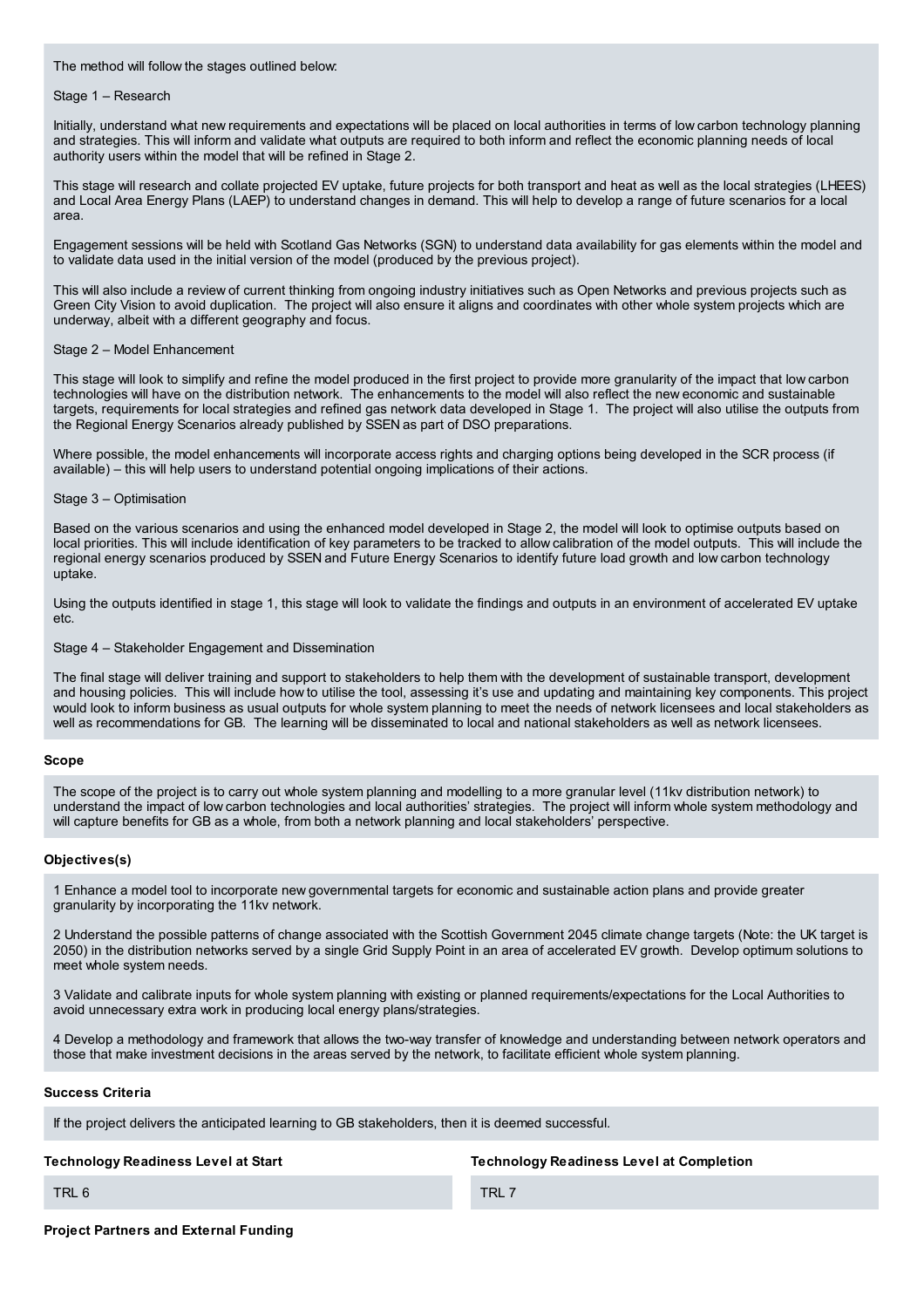The project will involve local and regional government and Scottish Government partners as well as SHE Transmission and Scotland Gas Networks (SGN).

#### **Potential for New Learning**

Enhancing the model to include primary substations, will enable increased understanding of how the whole system may change as a response to localised policies and strategies.

This will enable further development of local authority whole system planning approaches to inform their future longer-term investment planning.

Stronger working relationship with Scottish Government and local authority which will improve knowledge on what is important to them and how energy utilities can incorporate their requirements and shape the future infrastructure developments.

The project learnings will be disseminated via a report and dissemination event.

#### **Scale of Project**

This medium-scale project will, over 18 months, build upon the model developed under NIA SSEN 003, Whole System Growth Scenario Modelling; to allow a more holistic assessment and strategic prioritisation in achieving localised decarbonisation. Without this approach, the views and assessments of key stakeholder requirements may not be adequality considered. The model will look at a single Scottish GSP.

#### **Geographical Area**

Scottish Hydro Electric Power Distribution network area.

#### **Revenue Allowed for in the RIIO Settlement**

n/a

## **Indicative Total NIA Project Expenditure**

The total expenditure expected from the project is £343,000. 90% of which is allowable NIA Expenditure (£308,700).

## **Project Eligibility Assessment**

**Specific Requirements 1**

1a. A NIA Project must have the potential to have a Direct Impact on a Network Licensee's network or the operations of the System Operator and involve the Research, Development, or Demonstration of at least one of the following (please tick which **applies):**

A specific piece of new (i.e. unproven in GB, or where a Method has been trialled outside the GB the Network Licensee must justify repeating it as part of a Project) equipment (including control and communications systems and software) X

A specific novel arrangement or application of existing licensee equipment (including control and/or communications systems and/or software)

A specific novel operational practice directly related to the operation of the Network Licensee's System

A specific novel commercial arrangement

**Specific Requirements 2**

**2a. Has the Potential to Develop Learning That Can be Applied by all Relevant Network Licensees**

**Please explain how the learning that will be generated could be used by relevant Network Licenses.**

The outcomes from the project will be directly relevant to other network licensees as they look to address decarbonisation.

Please describe what specific challenge identified in the Network Licensee's innovation strategy that is being addressed by the **Project.**

Whole system thinking is a key element of the low carbon transition.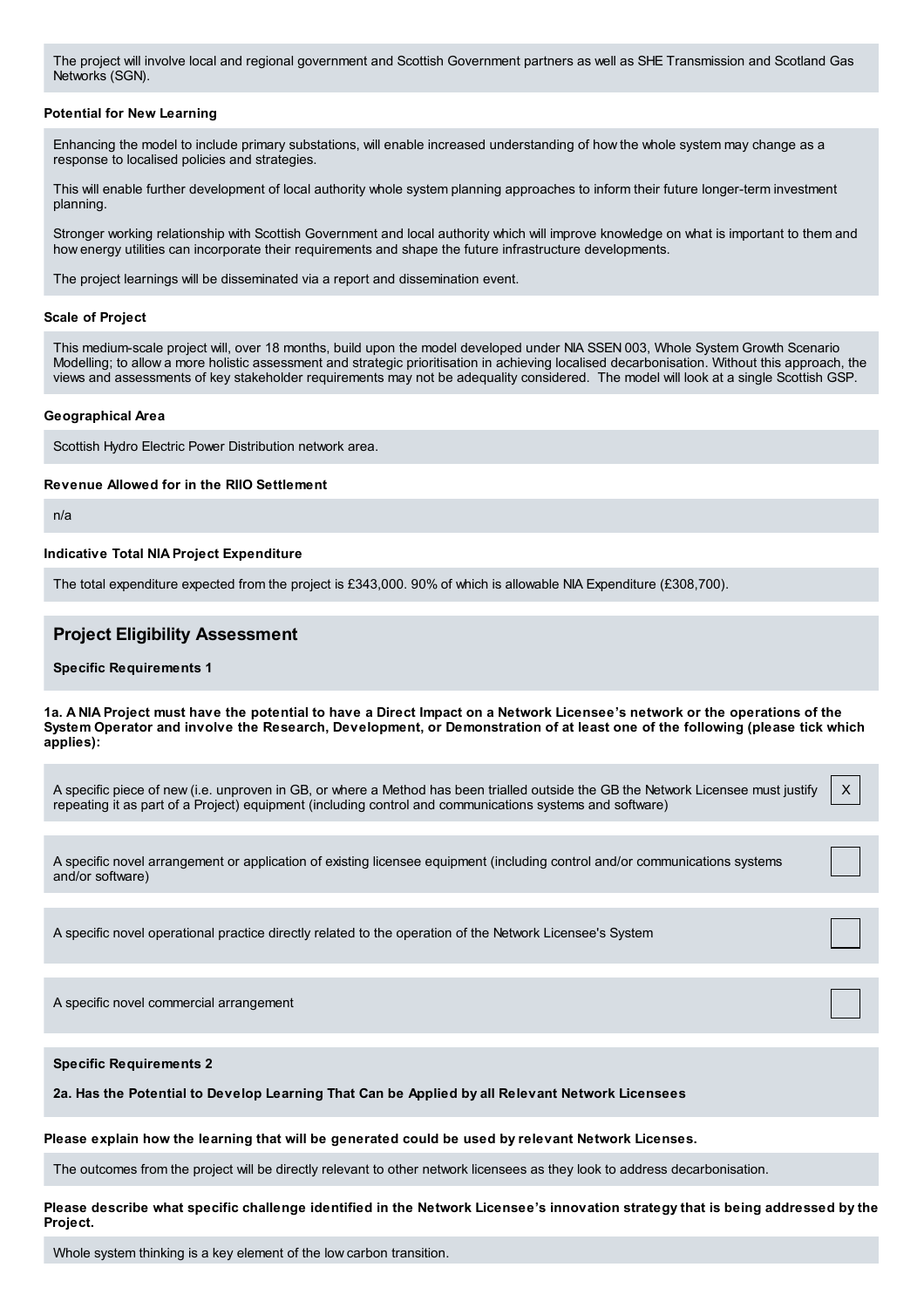#### **2b. Is the default IPR position being applied?**

Yes X

## **2c. Has the Potential to Deliver Net Financial Benefits to Customers?**

Yes X

## **Please provide an estimate of the saving if the Problem is solved.**

The outputs from the model will help inform future investment plans for DNOs and other network licensees, however, the primary benefit will be in ensuring that the networks are properly recognised within the development of stakeholders' decarbonisation strategies. The network reinforcement required to achieve decarbonisation will be substantial. This project is aimed at examining the impact of decarbonisation of heat and transport on networks and identifying optimal solutions that reduce the cost of reinforcement. Therefore, the project may result in significant savings for network customers.

Please provide a calculation of the expected financial benefits of a Development or Demonstration Project (not required for **Research Projects). (Base Cost - Method Cost, Against Agreed Baseline).**

The calculation is not required for a research project.

Please provide an estimate of how replicable the Method is across GB in terms of the number of sites, the sort of site the method could be applied to, or the percentage of the Network Licensees system where it could be rolled-out.

This is a challenge for all GB DNOs, so this could be replicated across the whole of GB.

#### **Please provide an outline of the costs of rolling out the Method across GB.**

The cost of rolling out will be determined by the success of the method and as a result the answer to this question will be an output from the project itself.

#### **2d. Does not Lead to Unnecessary Duplication**

#### **Please demonstrate below that no unnecessary duplication will occur as a result of the Project.**

The Energy Networks Association portal has been checked to confirm there is no duplication.

#### If applicable, justify why you are undertaking a Project similar to those being carried out by any other Network Licensees.

This project is focused on further developing an existing model to improve its ability to reflect stakeholder needs and priorities and provide options for optimisation. The project will also inform development of a framework to inform the development of local decarbonisation strategies. Whilst there are other recently registered whole system projects underway, none are focused on this area.

## **Additional Governance Requirements**

## **Please identify**

that the project is innovative (ie not business as usual) and has an unproven business case where the risk warrants a limited Research and Development or Demonstration Project to demonstrate its effectiveness

#### **i) Please identify why the project is innovative and has not been tried before**

The project will look to develop new options for optimising whole system solutions and will also inform the development of a framework; used to inform the development of local decarbonisation strategies

#### ii) Please identify why the Network Licensee will not fund such a Project as part of its business as usual activities

This is a new method which is yet unproved and needs to be better developed and validated to be introduced as business as usual.

#### iii) Please identify why the Project can only be undertaken with the support of the NIA, including reference to the specific risks **(eg commercial, technical, operational or regulatory) associated with the Project**

There are specific commercial and technical risks in developing the optimisation functionality and the framework that needs support of NIA to ensure that it works for both stakeholders and network owners.

## Yes X

X